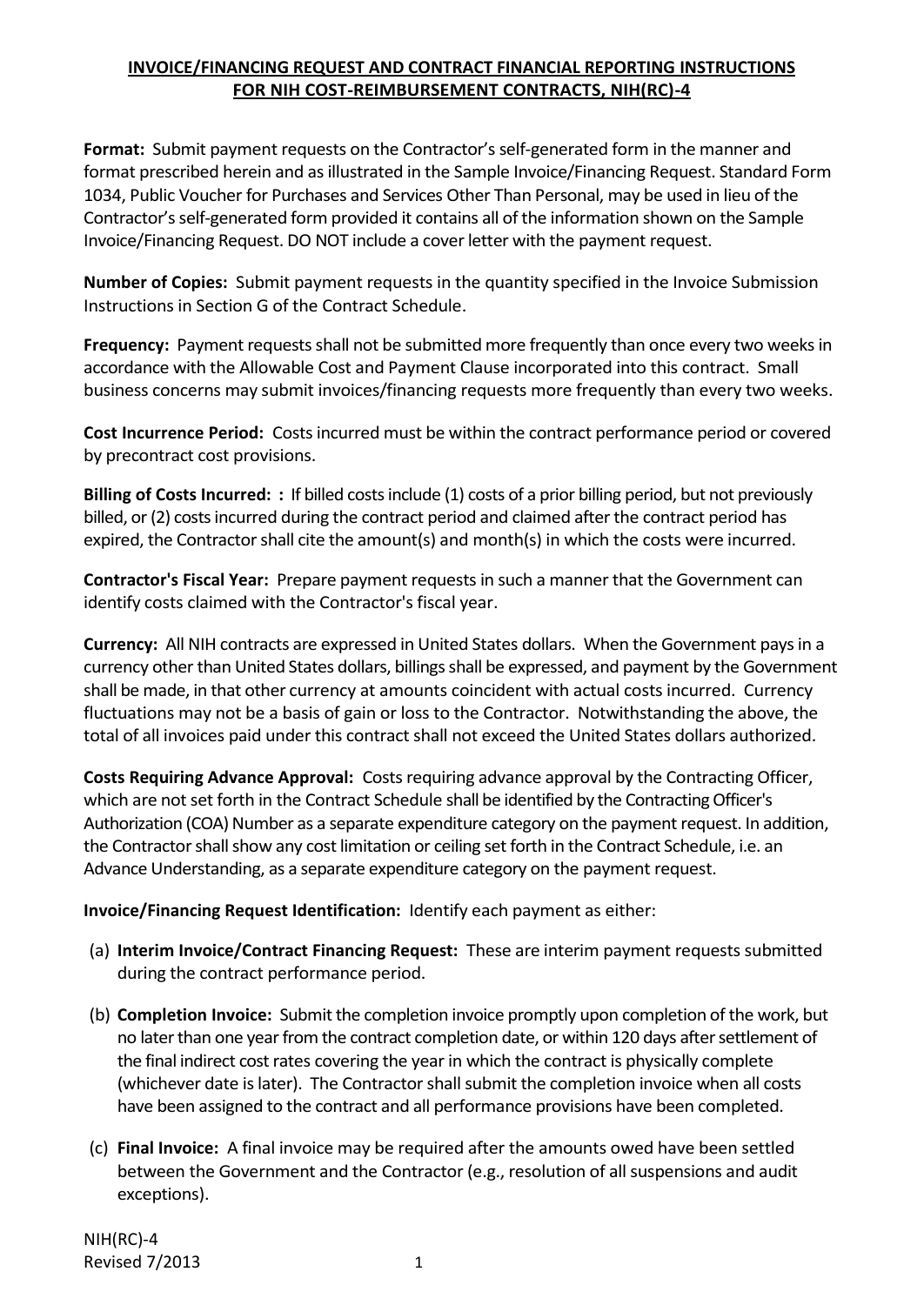## **Preparation and Itemization of the Invoice/Financing Request:**

The Contractor shall furnish the information set forth in the instructions below. The instructions are keyed to the entries on the Sample Invoice/Financing Request. *All information must be legible or the invoice will be considered improper and returned to the Contractor.*

- (a) **Designated Billing Office Name and Address:** Enter the designated billing office name and address, as identified in the Invoice Submission Instructions in Section G of the Contract Schedule.
- (b) **Contractor's Name, Address, Point of Contact, TIN, and DUNS or DUNS+4 Number:** Show the Contractor's name and address exactly as they appear in the contract. Any invoice identified as improper will be sent to this address. Also include the name, title, phone number, and email address of the Point of Contact in case of questions. If the remittance name differs from the legal business name, both names must appear on the invoice. Provide the Contractor's Federal Taxpayer Identification Number (TIN) and Data Universal Numbering System (DUNS) or DUNS+4 number. The DUNS number must identify the Contractor's name and address exactly as stated in the contract, and as registered in the System for Award Management (SAM) database.

When an approved assignment of claims has been executed, the Contractor shall provide the same information for the assignee as is required for the Contractor (i.e., name, address, point of contact, TIN, and DUNS number), with the remittance information clearly identified as such.

(c) **Invoice/Financing Request Number:** Identify each payment request by a unique invoice number, which can only be used one time regardless of the number of contracts or orders held by an organization. For example, if a contractor has already submitted invoice number 05 on one of its contracts or orders, it cannot use that same invoice number on any other contract or order. Payment requests with duplicate invoice numbers will be considered improper and returned to the contractor.

The NIH does not prescribe a particular numbering format but suggests using a job or account number for each contract and order followed by a sequential invoice number (example: 8675309-05). Invoice numbers are limited to 30 characters. There are no restrictions on the use of special characters, such as colons, dashes, forward slashes, or parentheses.

If all or part of an invoice is suspended and the contractor chooses to reclaim those costs on a supplemental invoice, the contractor may use the same unique invoice number followed by an alpha character, such as "R" for revised (example: 8675309-05R).

- (d) **Date Invoice/Financing Request Prepared:** Insert the date the payment request is prepared.
- (e) **Contract Number and Order Number (if applicable):** Insert the contract number and order number (as applicable).
- (f) **Contract Title:** Insert the contract title exactly as it appears on the cover page of the contract and/or Section G of the Contract Schedule.
- (g) **Current Contract Period of Performance:** Insert the contract start date/effective date through the current completion date of the contract.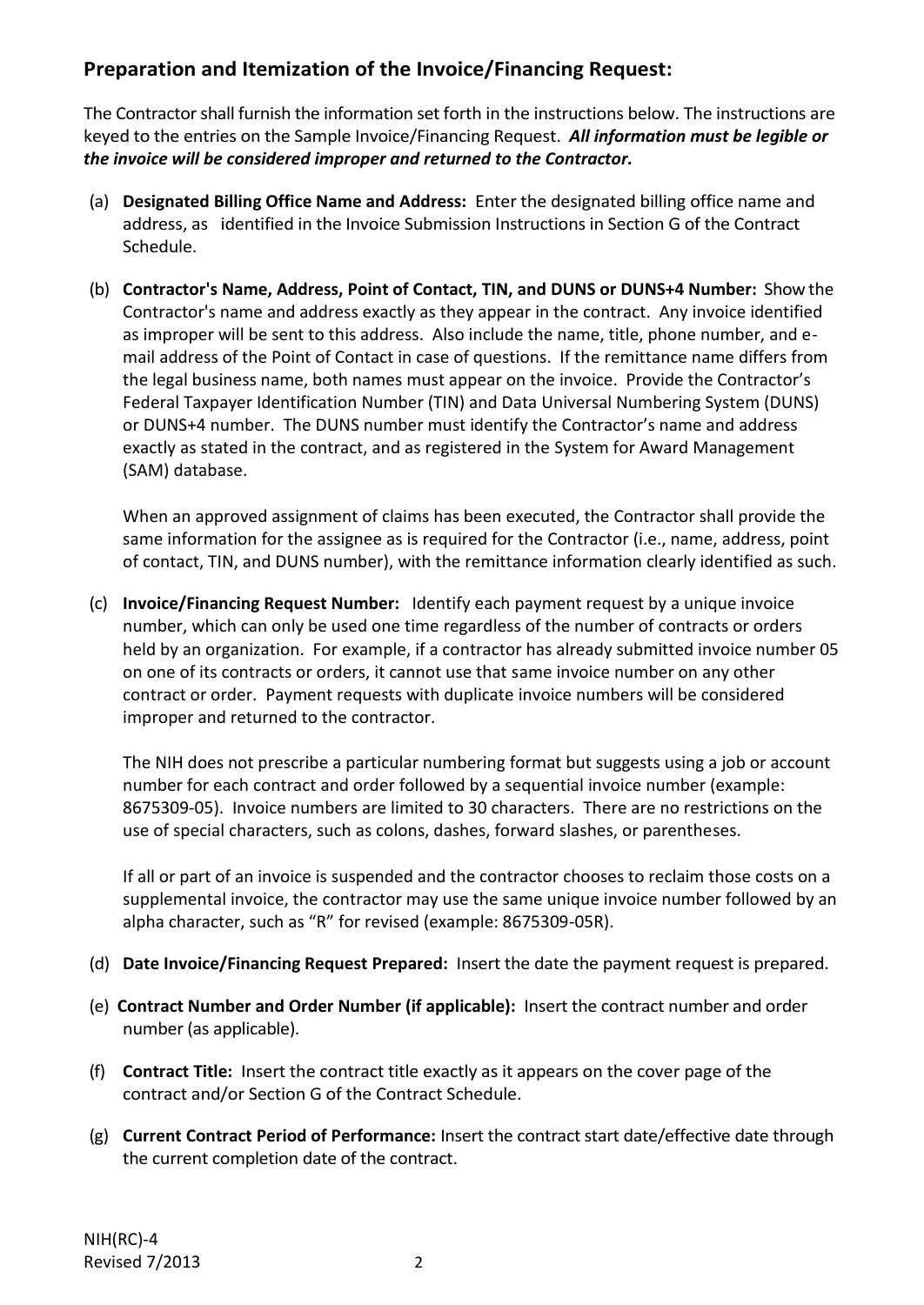- (h) **Total Estimated Cost of Contract/Order:** Insert the total estimated cost of the contract, exclusive of fee. If billing under an order, insert the total estimated cost of the order, exclusive of fee. For contracts/orders with options or incremental funding provisions, enter the amount currently obligated and available for payment.
- (i) **Total Fixed-Fee:** Insert the total fixed-fee (where applicable). For contracts/orders with options or incremental funding provisions, enter the amount currently obligated and available for payment (where applicable). **Note:** *If the contract provides for another type of Fee, i.e. Award or Incentive Fee, insert the amount available to be earned as identified in the contract and indicate the type of fee to be billed on the payment request.*
- (j) **Two-Way/Three-Way Match:** Identify whether payment is to be made using a two-way or three-way match. To determine required payment method, refer to the Invoice Submission Instructions in Section G of the Contract Schedule.
- (k) **Office of Acquisitions:** Insert the name of the Office of Acquisitions, as identified in the Invoice Submission Instructions in Section G of the Contract Schedule.
- (l) **Central Point of Distribution:** Insert the Central Point of Distribution, as identified in the Invoice Submission Instructions in Section G of the Contract Schedule.
- (m)**Billing Period:** Insert the beginning and ending dates (month, day, and year) of the period in which costs were incurred and for which reimbursement is claimed.
- (n) **Amount Billed Current Period:** Insert the amount claimed for the current billing period by major cost element, including any adjustments and fee. If the Contract Schedule contains separately priced line items, identify the contract line item(s) on the payment request and include a separate breakdown (by major cost element) for each line item.
- (o) **Amount Billed Cumulative:** Insert the cumulative amounts claimed by major cost element, including any adjustments and fee. If the Contract Schedule contains separately priced line items, identify the contract line item(s) on the payment request and include a separate breakdown (by major cost element) for each line item.
- (p) **Direct Costs:** Insert the major cost elements. For each element, consider the application of the paragraph entitled "Costs Requiring Prior Approval" on page 1 of these instructions.
	- 1) **Direct Labor:** Include salaries and wages paid (or accrued) for direct performance of the contract.

For Level of Effort contracts only, the Contractor shall provide the following information on a separate sheet of paper attached to the payment request:

- hours or percentage of effort and cost by labor category (as specified in the Level of Effort Article in Section F of the Contract Schedule) for the current billing period, and
- hours or percentage of effort and cost by labor category from contract inception through the current billing period. (NOTE: The Contracting Officer may require the Contractor to provide additional breakdown for direct labor, such as position title, employee name, and salary or hourly rate.)
- 2) **Fringe Benefits:** List any fringe benefits applicable to direct labor and billed as a direct cost. Cite the rate(s) used to calculate fringe benefit costs, if applicable.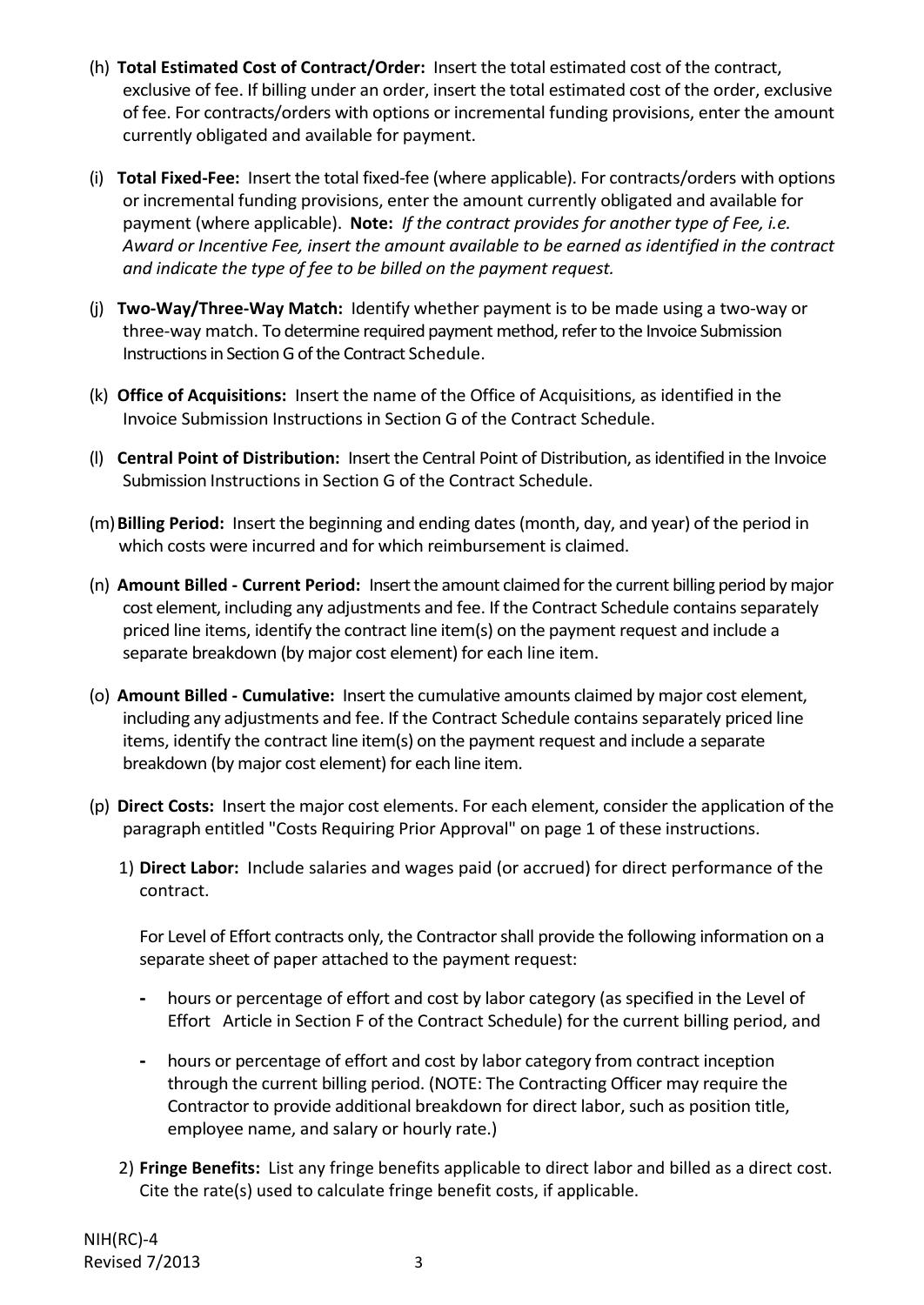3) **Accountable Personal Property:** Include permanent research equipment and general purpose equipment having a unit acquisition cost of \$1,000 or more, with a life expectancy of more than two years, and sensitive property regardless of cost (see the HHS *Contractor's Guide for Contract of Government Property*). Show permanent research equipment separate from general purpose equipment.

On a separate sheet of paper attached to the payment request, list each item for which reimbursement is requested. Precede the item with an asterisk (\*) if the equipment is below the \$1,000 approval level. Include reference to the following (as applicable):

- item number for the specific piece of equipment listed in the Property Schedule, and,
- Contracting Officer Authorization (COA) number, if the equipment is not covered by the Property Schedule.

The Contracting Officer may require the Contractor to provide further itemization of property having specific limitations set forth in the contract.

- 4) **Materials and Supplies:** Include equipment with unit costs of less than \$1,000 or an expected service life of two years or less, and consumable material and supplies regardless of amount.
- 5) **Premium Pay:** List remuneration in excess of the basic hourly rate.
- 6) **Consultant Fee:** List fees paid to consultants. Identify consultant by name or category as set forth in the contract or COA, as well as the effort (i.e., number of hours, days, etc.) and rate billed.
- 7) **Travel:** Include domestic and foreign travel. Foreign travel is travel outside of the United States and its territories and possessions. However, for an organization located outside the United States and its territories and possessions, foreign travel means travel outside that country. Foreign travel must be billed separately from domestic travel.
- 8) **Subcontract Costs:** List subcontractor(s) by name and amount billed.
- 9) **Other:** List all other direct costs in total unless exceeding \$1,000 in amount. If over \$1,000, list cost elements and dollar amounts separately. If the contract contains restrictions on any cost element, that cost element must be listed separately.
- (q) **Cost of Money (COM):** Cite the COM factor and base in effect during the time the cost was incurred and for which reimbursement is claimed.
- (r) **Indirect Costs:** Identify the indirect cost base (IDC), indirect cost rate, and amount billed for each indirect cost category.
- (s) **Fixed-Fee:** Cite the formula or method of computation for fixed-fee, if applicable. The fixed-fee must be claimed as provided for by the contract. *Note: If the contract provides for another type of Fee, i.e. Award or Incentive Fee, provide the same documentation for the amount claimed.*
- (t) **Total Amounts Claimed:** Insert the total amounts claimed for the current and cumulative periods.
- (u) **Adjustments:** Include amounts conceded by the Contractor, outstanding suspensions, and/or disapprovals subject to appeal.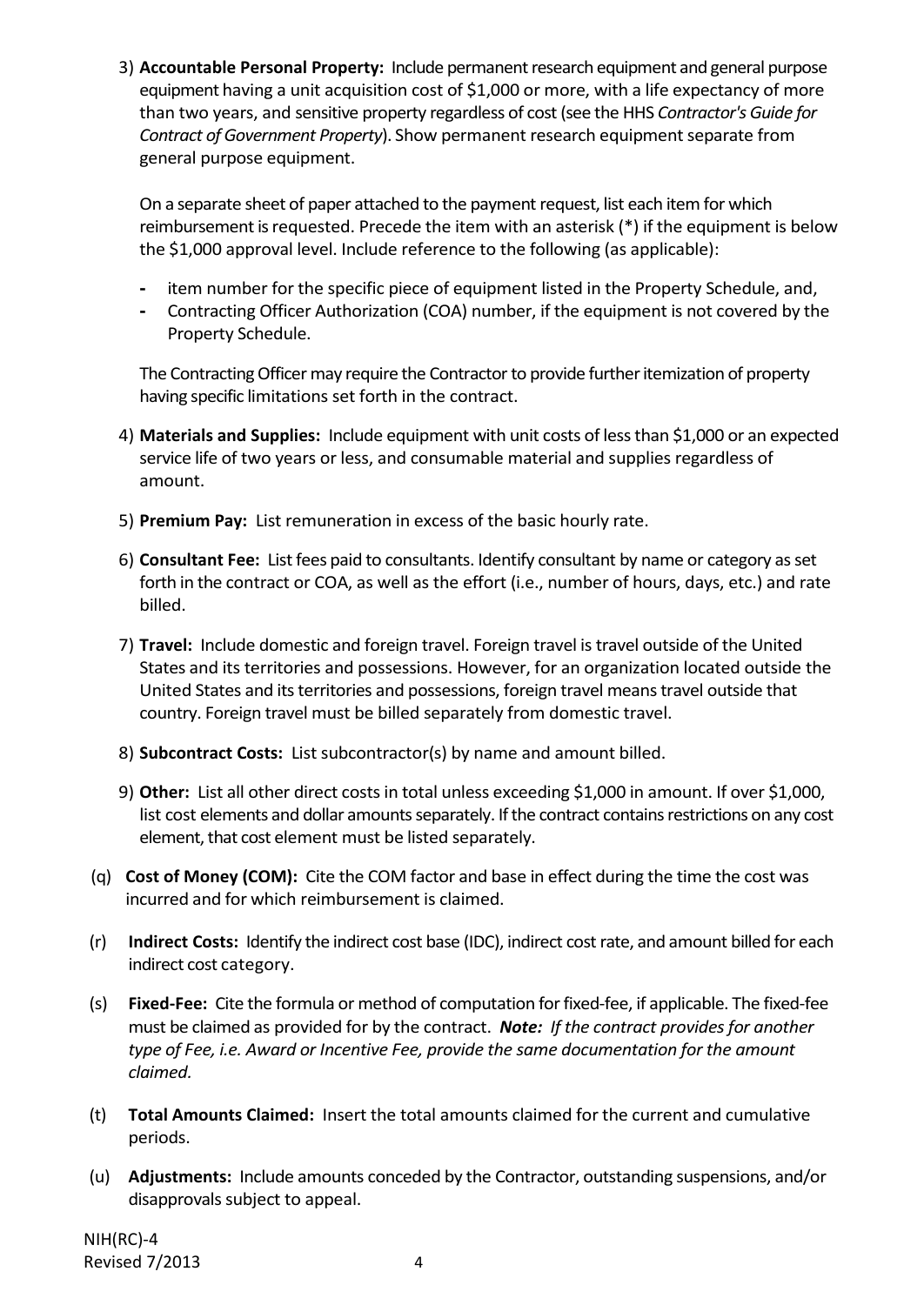- (v) **Grand Totals**
- (w) **Certification:** The Contractor shall include the following certification at the bottom of each payment request:

"Pursuant to authority vested in me, I certify that this voucher is correct and proper for payment."

**Note:** *The contract may require additional certifications (See Invoice Submission Instructions in Section G of the Contract Schedule)* 

**The Contracting Officer may require the Contractor to submit detailed support for costs claimed on one or more interim payment requests.** 

## **FINANCIAL REPORTING INSTRUCTIONS:**

These instructions correspond to the Columns on the Sample Invoice/Financing Request.

**Column A - Expenditure Category:** Enter the expenditure categories required by the contract.

**Column B - Cumulative Percentage of Effort/Hrs. - Negotiated:** Enter the percentage of effort or number of hours agreed to for each employee or labor category listed in Column A.

**Column C - Cumulative Percentage of Effort/Hrs. - Actual:** Enter the percentage of effort or number of hours worked by each employee or labor category listed in Column A.

**Column D - Amount Billed - Current:** Enter amounts billed during the current period.

**Column E - Amount Billed - Cumulative:** Enter the cumulative amounts to date.

**Column F - Cost at Completion:** Enter data only when the Contractor estimates that a particular expenditure category will vary from the amount negotiated. Realistic estimates are essential.

**Column G - Contract Amount:** Enter the costs agreed to for all expenditure categories listed in Column A.

**Column H - Variance (Over or Under):** Show the difference between the estimated costs at completion (Column F) and negotiated costs (Column G) when entries have been made in Column F. This column need not be filled in when Column F is blank. When a line item varies by plus or minus 10 percent, i.e., the percentage arrived at by dividing Column F by Column G, an explanation of the variance should be submitted. In the case of an overrun (net negative variance), this submission **shall not** be deemed as notice under the Limitation of Cost Clause in the contract.

**Modifications:** List all new modification(s) (not previously reported) in the amount negotiated for an item in the appropriate cost category.

**Expenditures Not Negotiated:** An expenditure for an item for which no amount was negotiated (e.g., at the discretion of the Contractor in performance of its contract) should be listed in the appropriate cost category and all columns filled in, except for G. Column H will of course show a 100 percent variance and will be explained along with those identified under H above.